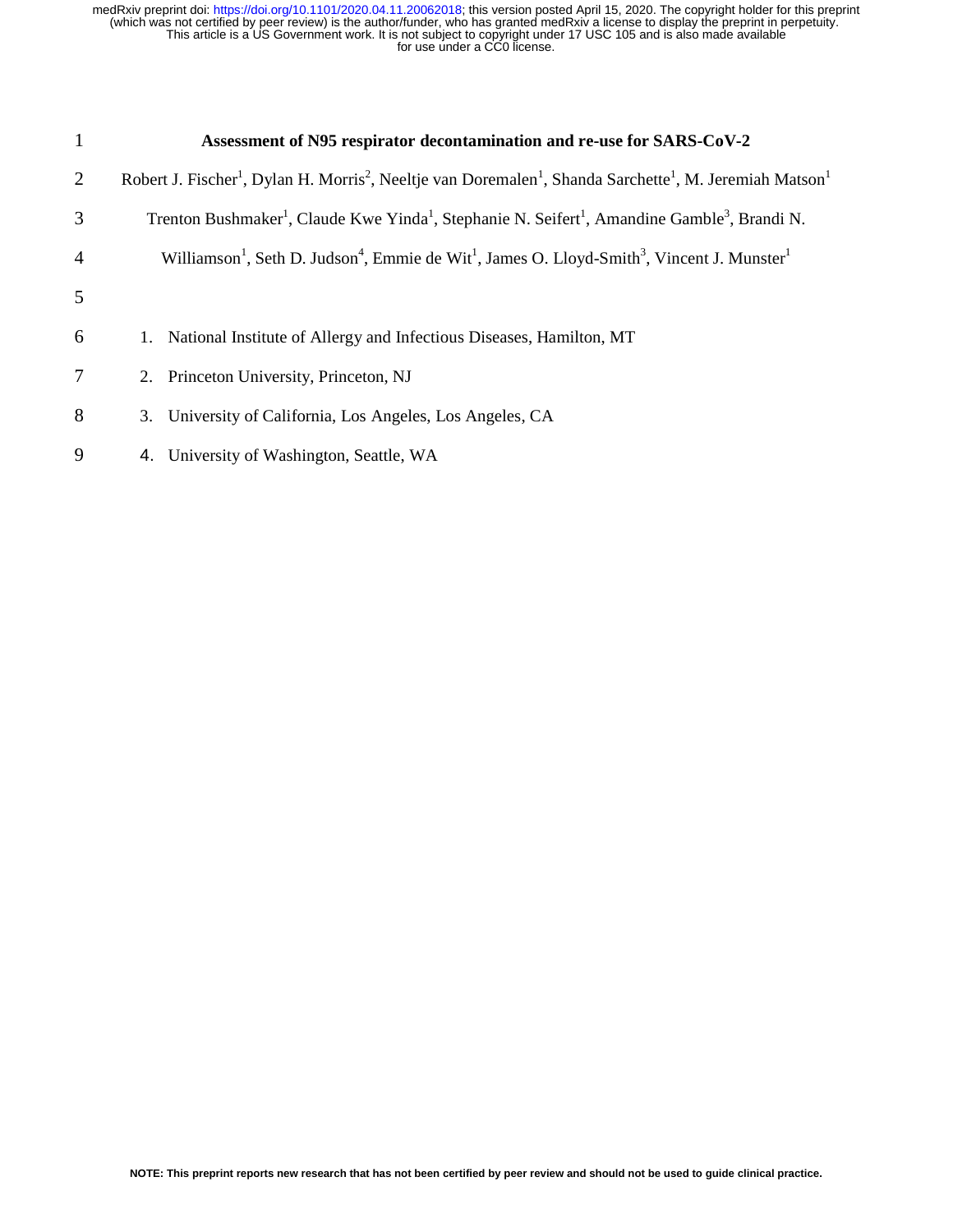10 The unprecedented pandemic of COVID-19 has created worldwide shortages of personal protective 11 equipment, in particular respiratory protection such as N95 respirators<sup>1</sup>. SARS-CoV-2 transmission is 12 frequently occurring in hospital settings, with numerous reported cases of nosocomial transmission highlighting the vulnerability of healthcare workers<sup> $2-4$ </sup>. In general, N95 respirators are designed for single 14 use prior to disposal. Several groups have addressed the potential for re-use of N95 respirators from a 15 mechanical or from a decontamination perspective (for a full literature overview see Supplementary 16 Appendix).

17

18 Here, we analyzed four different decontamination methods – UV radiation (260 – 285 nm), 70ºC heat, 19 70% ethanol and vaporized hydrogen peroxide (VHP) – for their ability to reduce contamination with 20 infectious SARS-CoV-2 and their effect on N95 respirator function. For each of the decontamination 21 methods, we compared the inactivation rate of SARS-CoV-2 on N95 filter fabric to that on stainless steel, 22 and we used quantitative fit testing to measure the filtration performance of the N95 respirators after each 23 decontamination run and 2 hours of wear, for three consecutive decontamination and wear sessions (see 24 Appendix). Vaporized hydrogen peroxide and ethanol yielded extremely rapid inactivation both on N95 25 and on stainless steel (Figure 1A). UV inactivated SARS-CoV-2 rapidly from steel but more slowly on 26 N95 fabric, likely due its porous nature. Heat caused more rapid inactivation on N95 than on steel; 27 inactivation rates on N95 were comparable to UV.

28

29 Quantitative fit tests showed that the filtration performance of the N95 respirator was not markedly

30 reduced after a single decontamination for any of the four decontamination methods (Figure 1B).

31 Subsequent rounds of decontamination caused sharp drops in filtration performance of the ethanol-treated

32 masks, and to a slightly lesser degree, the heat-treated masks. The VHP- and UV-treated masks retained

33 comparable filtration performance to the control group after two rounds of decontamination, and

34 maintained acceptable performance after three rounds.

35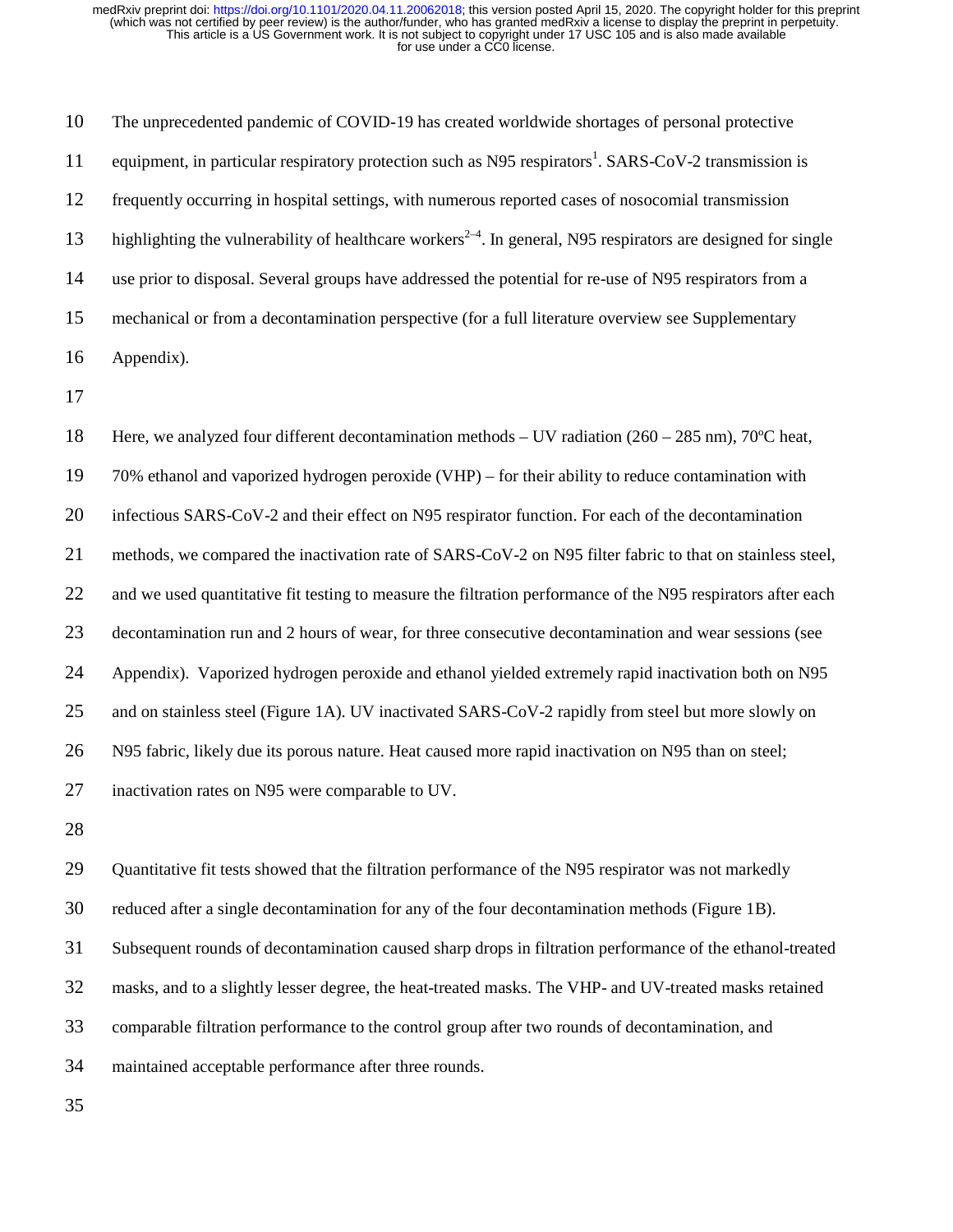| 36 | Taken together, our findings show that VHP treatment exhibits the best combination of rapid inactivation   |
|----|------------------------------------------------------------------------------------------------------------|
| 37 | of SARS-CoV-2 and preservation of N95 respirator integrity, under the experimental conditions used here    |
| 38 | (Figure 1C). UV radiation kills the virus more slowly and preserves comparable respirator function. 70°C   |
| 39 | dry heat kills with similar speed and is likely to maintain acceptable fit scores for two rounds of        |
| 40 | decontamination. Ethanol decontamination is not recommended due to loss of N95 integrity, echoing          |
| 41 | earlier findings <sup>5</sup> .                                                                            |
| 42 |                                                                                                            |
| 43 | All treatments, particularly UV and dry heat, should be conducted for long enough to ensure that a         |
| 44 | sufficient reduction in virus concentration has been achieved. The degree of required reduction will       |
| 45 | depend upon the degree of initial virus contamination. Policymakers can use our estimated decay rates      |
| 46 | together with estimates of degree of real-world contamination to choose appropriate treatment durations    |
| 47 | (see Appendix).                                                                                            |
| 48 |                                                                                                            |
| 49 | Our results indicate that N95 respirators can be decontaminated and re-used in times of shortage for up to |
| 50 | three times for UV and HPV, and up to two times for dry heat. However, utmost care should be given to      |
| 51 | ensure the proper functioning of the N95 respirator after each decontamination using readily available     |
| 52 | qualitative fit testing tools and to ensure that treatments are carried out for sufficient time to achieve |

53 desired risk-reduction.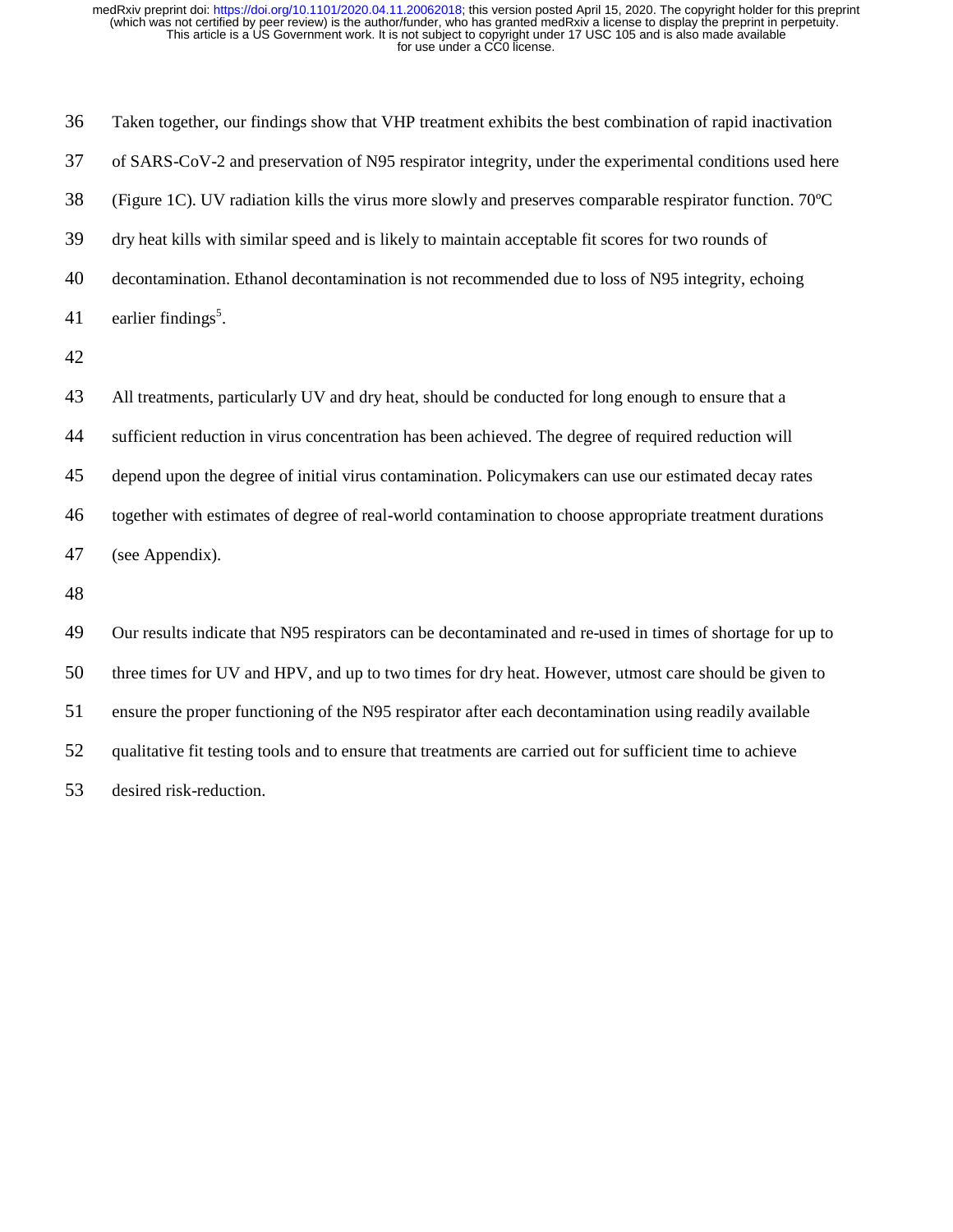

56 **Figure 1.** Decontamination of SARS-CoV-2 by four different methods. **A)** SARS-CoV-2 on N95 fabric 57 and stainless steel surface was exposed to UV, 70 °C dry heat, 70% ethanol and vaporized hydrogen 58 peroxide (VHP). 50 µl of  $10^5$  TCID<sub>50</sub>/mL of SARS-CoV was applied on N95 and stainless steel (SS). 59 Samples were collected at indicted timepoints post exposure to the decontamination method for UV, heat 60 and ethanol and after 10 minutes for VHP. Viable virus titer is shown in  $TCID_{50}/mL$  media on a 61 logarithmic scale. All samples were quantified by end-point titration on Vero E6 cells. Plots show 62 estimated mean across three replicates (dots and bars show the posterior median estimate of this mean and 63 the posterior inter-quartile range, or IQR). Lines show predicted decay of virus titer over time (lines; 50 64 random draws per replicate from the joint posterior distribution of the exponential decay rate, i.e. negative

55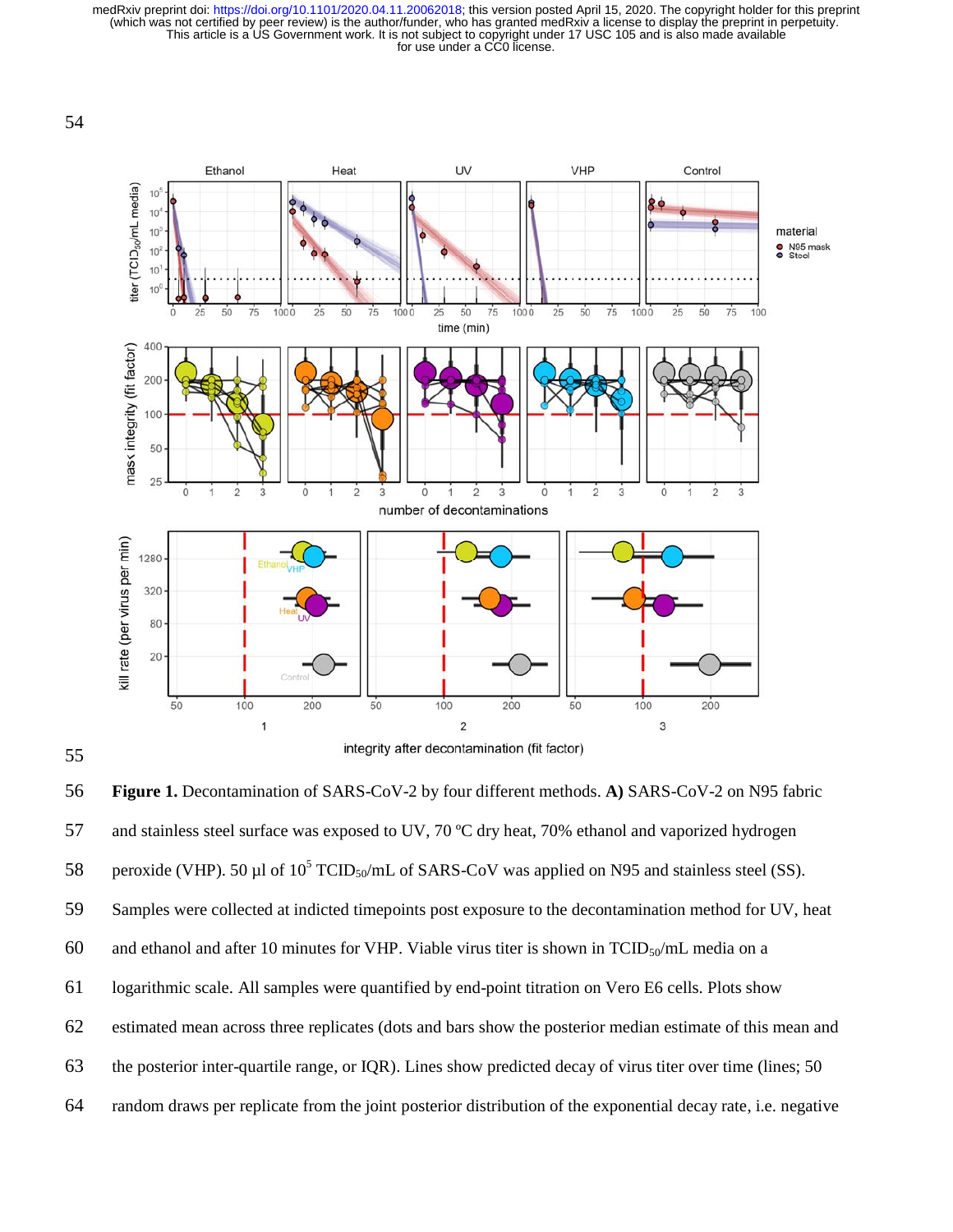- 65 of the slope, and intercept, i.e. initial virus titer). Black dashed line shows maximum likelihood estimate
- 66 titer at the Limit of Detection (LOD) of the assay:  $10^{0.5}$  TCID<sub>50</sub>/mL media. **B**) Mask integrity.
- 67 Quantitative fit testing results for all the decontamination methods after decontamination and 2 hours of
- 68 wear, for three consecutive runs. Data from six individual replicates (small dots) for each treatment are
- 69 shown in addition to the predicted median and IQR (large dots and bars respectively) fit factor. Fit factors
- 70 are a measure of filtration performance: the ratio of the concentration of particles outside the mask to the
- 71 concentration inside. The measurement machine reports value up to 200. A minimal fit factor of 100 (red
- 72 dashed line) is required for a mask to pass a fit test. **C)** SARS-CoV-2 decontamination performance. Kill
- 73 rate (y-axis), versus mask integrity after decontamination (x-axis; bar length represents IQR). The three
- 74 panels report mask integrity after one, two or three decontamination cycles.
- 75

## 76 **References**

- 77 1. Health C for D and R. N95 Respirators and Surgical Masks (Face Masks). FDA [Internet] 2020 [cited 78 2020 Apr 10]; Available from: https://www.fda.gov/medical-devices/personal-protective-equipmentinfection-control/n95-respirators-and-surgical-masks-face-masks
- 80 2. McMichael TM, Currie DW, Clark S, et al. Epidemiology of Covid-19 in a Long-Term Care Facility 81 in King County, Washington. New England Journal of Medicine 2020; in press.
- 82 3. Wu Z, McGoogan JM. Characteristics of and Important Lessons From the Coronavirus Disease 2019<br>83 (COVID-19) Outbreak in China: Summary of a Report of 72 314 Cases From the Chinese Center for 83 (COVID-19) Outbreak in China: Summary of a Report of 72 314 Cases From the Chinese Center for 84 Disease Control and Prevention. JAMA 2020;323(13):1239–42.
- 85 4. Livingston E, Bucher K. Coronavirus Disease 2019 (COVID-19) in Italy. JAMA [Internet] 2020 86 [cited 2020 Apr 10]; Available from: https://jamanetwork.com/journals/jama/fullarticle/2763401
- 87 5. Liao L, Xiao W, Yu X, Wang H, Zhao M, Wang Q. Can N95 facial masks be used after disinfection? 88 And for how many times? [Internet]. Stanford University and 4C Air, Inc; 2020 [cited 2020 Apr 10]. 89 Available from: https://stanfordmedicine.app.box.com/v/covid19-PPE-1-2
- 90
- 91
- 92
- 93
- 94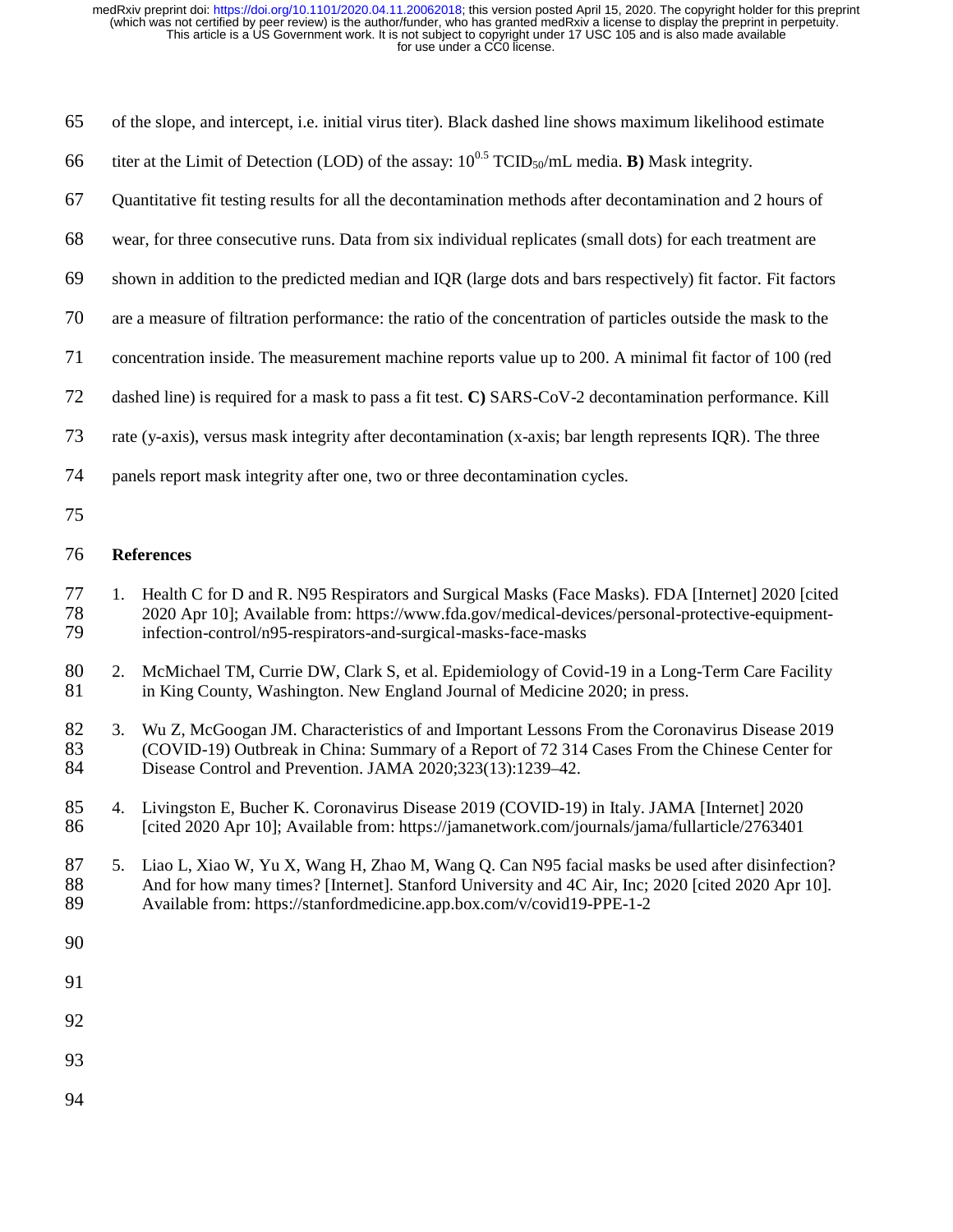| 95  | Table of contents:         | page 1  |
|-----|----------------------------|---------|
| 96  | Supplemental methods       | page 2  |
| 97  | Supplemental table         | page 9  |
| 98  | Supplemental references    | page 9  |
| 99  | Code and data availability | page 10 |
| 100 | Acknowledgements           | page 10 |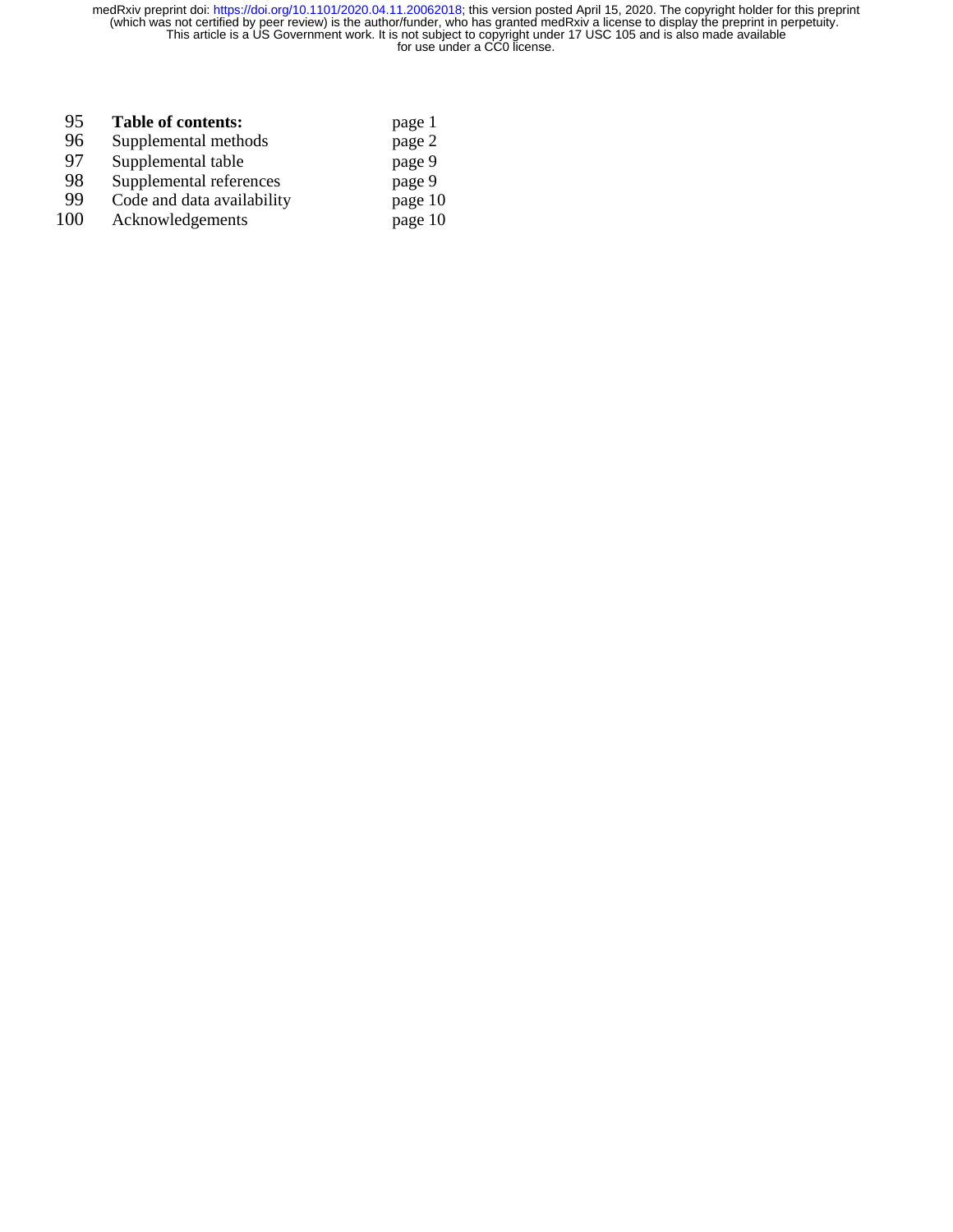## 101 **Supplemental methods**

## 102 Short literature review:

- 103 The COVID-19 pandemic has highlighted the necessity for large-scale decontamination procedures for
- 104 PPE, in particular N95 respirator masks<sup>1</sup>. SARS-CoV-2 has frequently been detected on PPE of
- 105 healthcare workers<sup>2</sup>. The environmental stability of SARS-CoV-2 underscores the need for rapid and
- 106 effective decontamination methods<sup>3</sup>. Extensive literature is available for decontamination procedures for
- 107 N95 respirators, using either bacterial spore inactivation tests, bacteria or respiratory viruses (e.g.
- 108 influenza A virus)<sup>4-11</sup>. Effective inactivation methods for these pathogens and surrogates include UV,
- 109 ethylene oxide, vaporized hydrogen peroxide, gamma irradiation, ozone and dry heat<sup>4,6,8,10-13</sup>. The
- 110 filtration efficiency and N95 respirator fit has typically been less well explored, but suggest that both
- 111 filtration efficiency and N95 respirator fit can be affected by the decontamination method used<sup>12,14</sup>. It will
- 112 therefore be critical that FDA, CDC and OSHA guidelines with regards to fit testing, seal check and
- 113 respirator re-use are followed<sup>4,15-18</sup>.
- 114 *Laboratory experiments*

#### 115 Viruses and titration

 $HCOV-19$  nCoV-WA1-2020 (MN985325.1) was the SARS-CoV-2 strain used in our comparison<sup>19</sup>. 117 Virus was quantified by end-point titration on Vero E6 cells as described previously<sup>20</sup>. Virus titrations 118 were performed by end-point titration in Vero E6 cells. Cells were inoculated with 10-fold serial dilutions 119 in four-fold of samples taken from N95 mask and stainless steel surfaces (see below). One hour after 120 inoculation of cells, the inoculum was removed and replaced with 100 µl (virus titration) DMEM (Sigma-121 Aldrich) supplemented with 2% fetal bovine serum, 1 mM L-glutamine, 50 U/ml penicillin and 50 µg/ml 122 streptomycin. Six days after inoculation, cytopathogenic effect was scored and the  $TCID<sub>50</sub>$  was calculated 123 (see below). Wells presenting cytopathogenic effects due to media toxicity (e.g., due to the presence of 124 ethanol or hydrogen peroxide) rather than viral infection were removed from the titer inference procedure.

125 N95 and stainless steel surface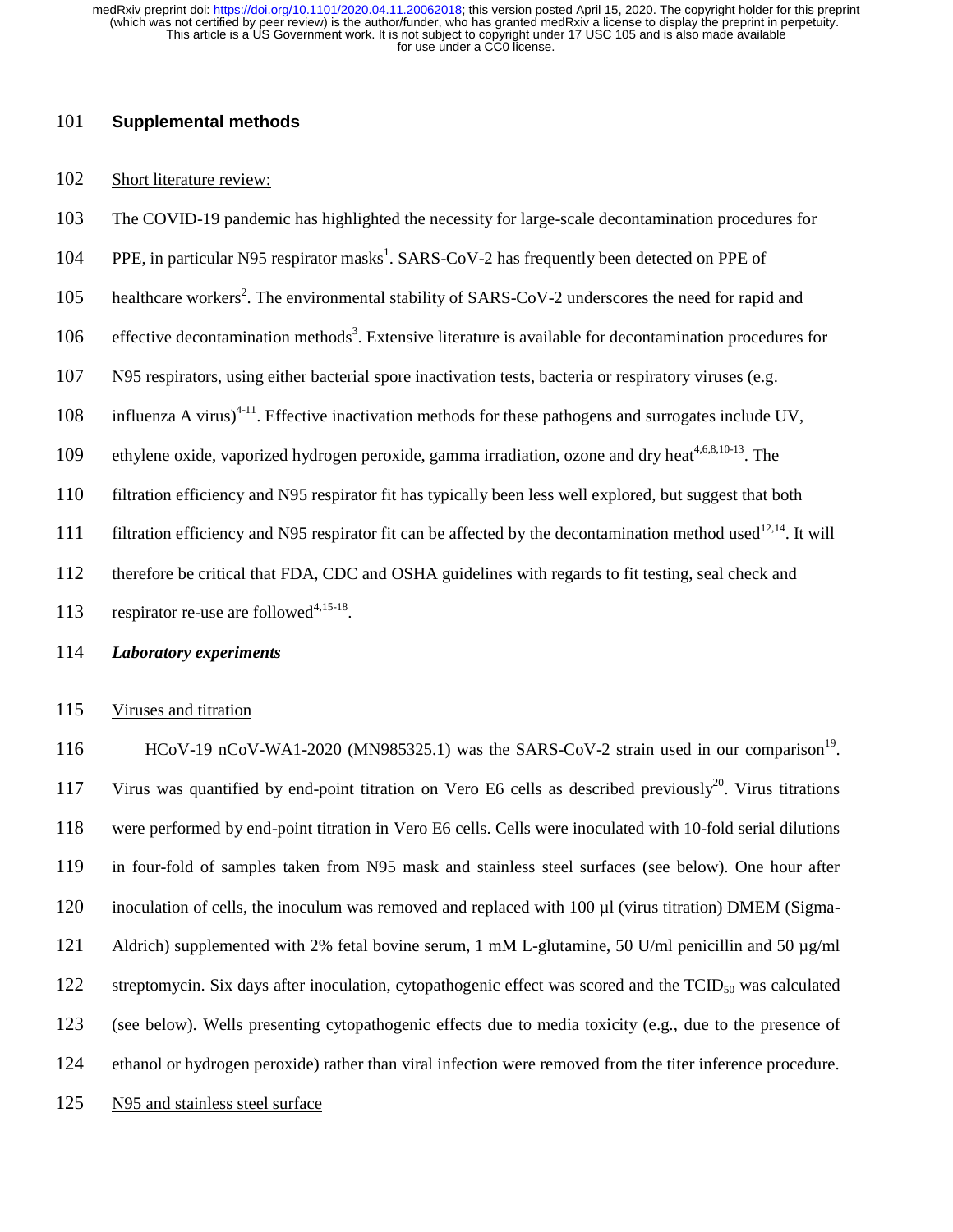126 N95 material discs were made by punching 9/16" (15 mm) fabric discs from N95 respirators, 127 AOSafety N9504C respirators (Aearo Company Southbridge, MA). The stainless steel 304 alloy discs 128 were purchased from Metal Remnants (https://metalremnants.com/) as described previously. 50 µL of 129 SARS-CoV-2 was spotted onto each disc. A 0 time-point measurement was taken prior to exposing the 130 discs to the disinfection treatment. At each sampling time-point, discs were rinsed 5 times by passing the 131 medium over the stainless steel or through the N95 disc. The medium was transferred to a vial and frozen 132 at -80°C until titration. All experimental conditions were performed in triplicate. 133 Decontamination methods 134 *Ultraviolet light*. Plates with fabric and steel discs were placed under an LED high power UV germicidal 135 lamp (effective UV wavelength 260-285nm) without the titanium mesh plate (LEDi2, Houston, Tx) 50 136 cm from the UV source. At 50 cm the UVAB power was measured at 5  $\mu$ W/cm<sup>2</sup> using a General UVAB 137 digital light meter (General Tools and Instruments New York, NY). Plates were removed at 10, 30 and 60 138 minutes and 1 mL of cell culture medium added. 139 *Heat treatment*. Plates with fabric and steel discs were placed in a 70°C oven. Plates were removed at 10, 140 20, 30 and 60 minutes and 1 mL of cell culture medium added.

141 *70% ethanol*. Fabric and steel discs were placed into the wells of one 24 well plate per time-point and 142 sprayed with 70% ethanol to saturation. The plate was tipped to near vertical and 5 passes of ethanol were 143 sprayed onto the discs from approximately 10 cm. After 10 minutes,, 1 mL of cell culture medium was 144 added.

145 *Vaporized hydrogen peroxide (VHP)*. Plates with fabric and steel discs were placed into a Panasonic 146 MCO-19AIC-PT (PHC Corp. of North America Wood Dale, IL) incubator with VHP generation 147 capabilities and exposed to hydrogen peroxide (approximately 1000 ppm). The exposure to VHP was 10 148 minutes, after the inactivation of the hydrogen peroxide, the plate was removed and 1 mL of cell culture 149 medium was added.

150 *Control*. Plates with fabric and steel discs and steel plates were maintained at 21-23°C and 40% relative 151 humidity for up to four days. After the designated time-points, 1 mL of cell culture medium was added.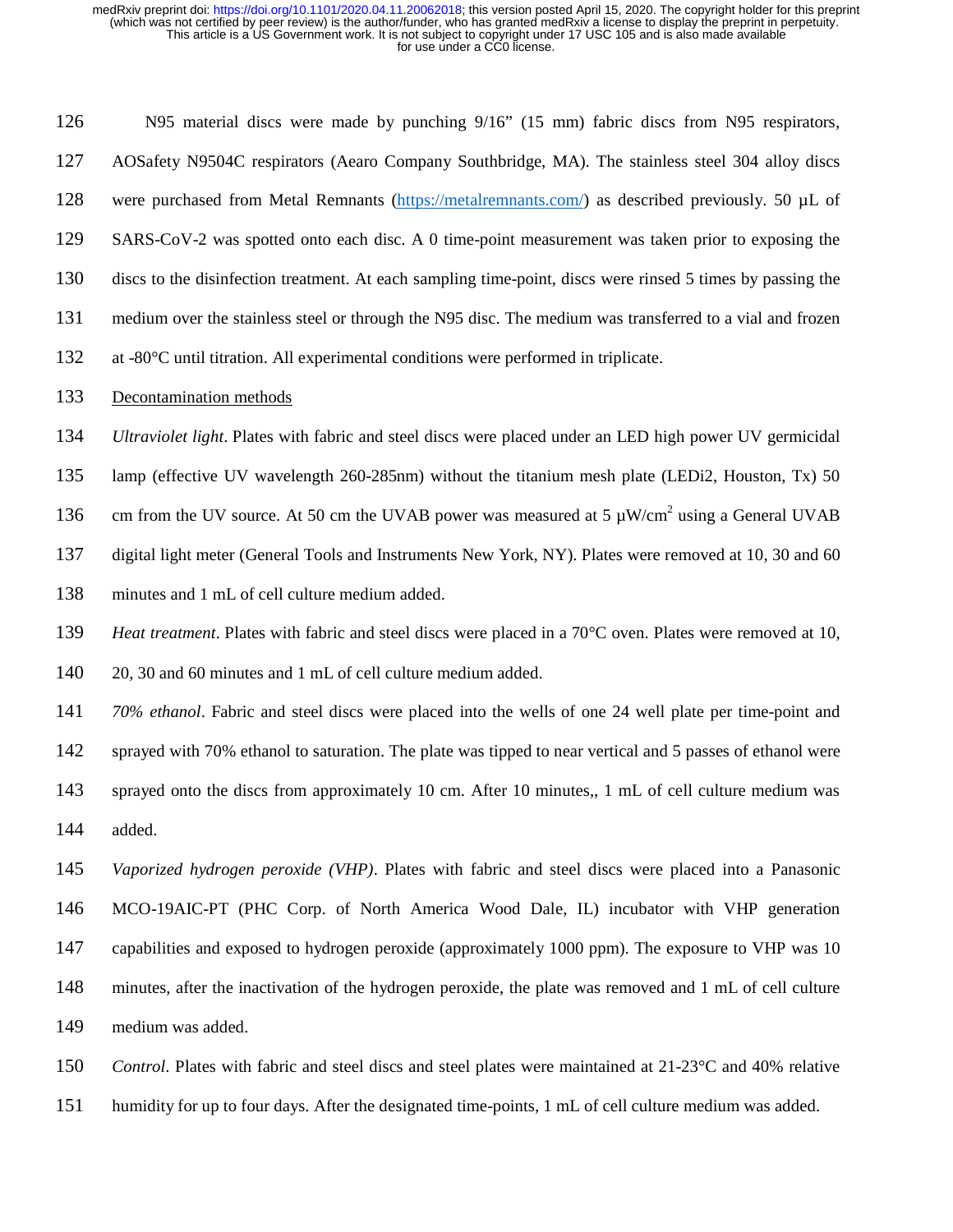## 152 N95 mask integrity testing

153 N95 Mask (3M™ Aura™ Particulate Respirator 9211+/37193) integrity testing after 2 hours of wear 154 and decontamination, for three consecutive rounds, was performed for a total of 6 times for each 155 decontamination condition and control condition. Masks were worn by subjects and integrity was 156 quantitatively determined using the Portacount Respirator fit tester (TSI, 8038) with the N95 companion 157 component, following the modified ambient aerosol condensation nuclei counter quantitative fit test 158 protocol approved by the OSHA (Occupational Safety and Health Administration, 2012). Subjects were 159 asked to bend over for 40 seconds, talk for 50 seconds, move head from side-to-side for 50 seconds, and 160 move head up-and-down for 50 seconds whilst aerosols on inside and outside of mask were measured. By 161 convention, this fit test is passed when the final score is ≥100. For the N95 integrity testing, a Honeywell 162 Mistmate humidifier (cat#HUL520B) was used for particle generation.

### 163 *Statistical analyses*

164 In the model notation that follows, the symbol ~ denotes that a random variable is distributed 165 according to the given distribution. Normal distributions are parametrized as Normal(mean, standard 166 deviation). Positive-constrained normal distributions ("Half-Normal") are parametrized as Half-167 Normal(mode, standard deviation). Normal distributions truncated to the interval [0, 1] are parameterized 168 as TruncNormal(mode, standard deviation).

169 We use <Distribution Name>CDF(x | parameters) and <Distribution Name>CCDF to denote the 170 cumulative distribution function and complementary cumulative distribution functions of a probability 171 distribution, respectively. So for example NormalCDF(5 | 0, 1) is the value of the Normal(0, 1) 172 cumulative distribution function at 5.

173 We use  $logit(x)$  and  $invlogit(x)$  to denote the logit and inverse logit functions, respectively:

174 
$$
\log \text{it}(x) = \ln \frac{x}{1-x}
$$
 (1)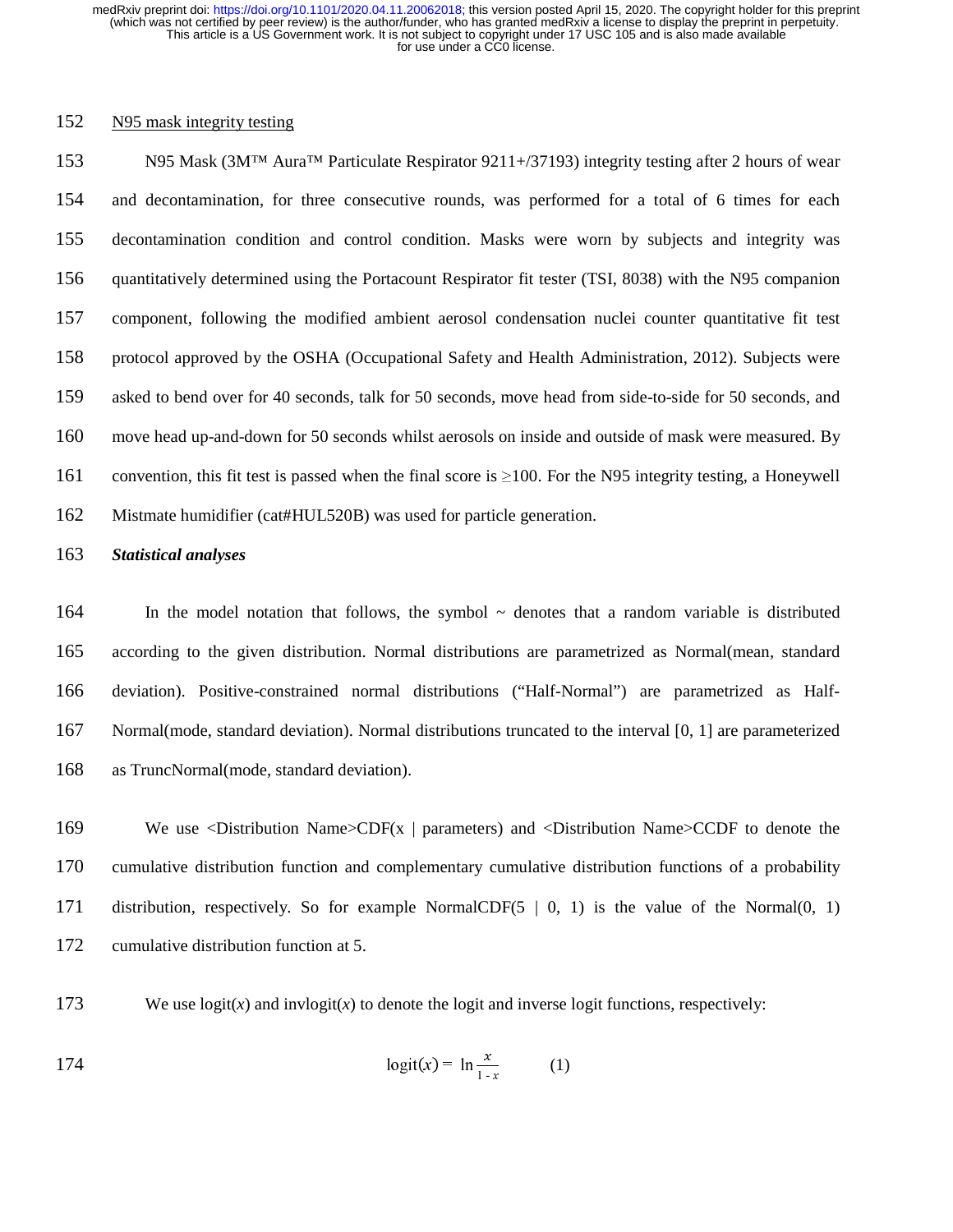invlogitx- = e 1 + e 175 (2)

## 176 Mean titer inference

177 We inferred mean titers across sets of replicates using a Bayesian model. The log<sub>10</sub> titers  $v_{ijk}$  (the titer 178 for the sample from replicate *k* of timepoint *j* of experiment *i*) were assumed to be normally distributed 179 about a mean  $\mu_{ij}$  with a standard deviation  $\sigma$ . We placed a very weakly informative normal prior on log<sub>10</sub> 180 titers  $\mu_{ii}$ :

181 
$$
\mu_{ij} \sim \text{Normal}(3, 3) \tag{3}
$$

182 We placed a weakly informative normal prior on the standard deviation:

183 
$$
\sigma \sim \text{Normal}(0, 0.5) \tag{4}
$$

184 We then modeled individual positive and negative wells for sample *ijk* according to a Poisson single-185 hit model<sup>21</sup>. That is, the number of virions that successfully infect cells in a given well is Poisson 186 distributed with mean:

187  $V = \ln(2) 10^{v} (5)$ 

188 where *v* is the log<sub>10</sub> virus titer in TCID<sub>50</sub>, where *v* is the log<sub>10</sub> virus titer in TCID<sub>50</sub>, and the well is infected 189 if at least one virion successfully infects a cell. The value of the mean derives from the fact that our units 190 are TCID<sub>50</sub>; the probability of infection at  $v = 0$ , i.e. 1 TCID<sub>50</sub>, is equal to  $1 - e^{-\ln(2) \times 1} = 0.5$ .

191 Let  $Y_{ijkl}$  be a binary variable indicating whether the  $l^{\text{th}}$  well of dilution factor *d* (expressed as  $\log_{10}$ 192 dilution factor) of sample *ijk* was positive (so  $Y_{ijkl} = 1$  if the well was positive and 0 otherwise), which 193 will occur as long as at least one virion successfully infects a cell.

194 It follows from (5) that the conditional probability of observing  $Y_{ijkl} = 1$  given a true underlying titer 195 log<sub>10</sub> titer  $v_{ijk}$  is given by:

- 196  $L(Y_{ijkl} = 1 | v_{ijk}) = 1 e^{-\ln(2) \times 10^{x}}$  (6)
- 197 Where
- 198  $x = v_{ijk} d$  (7)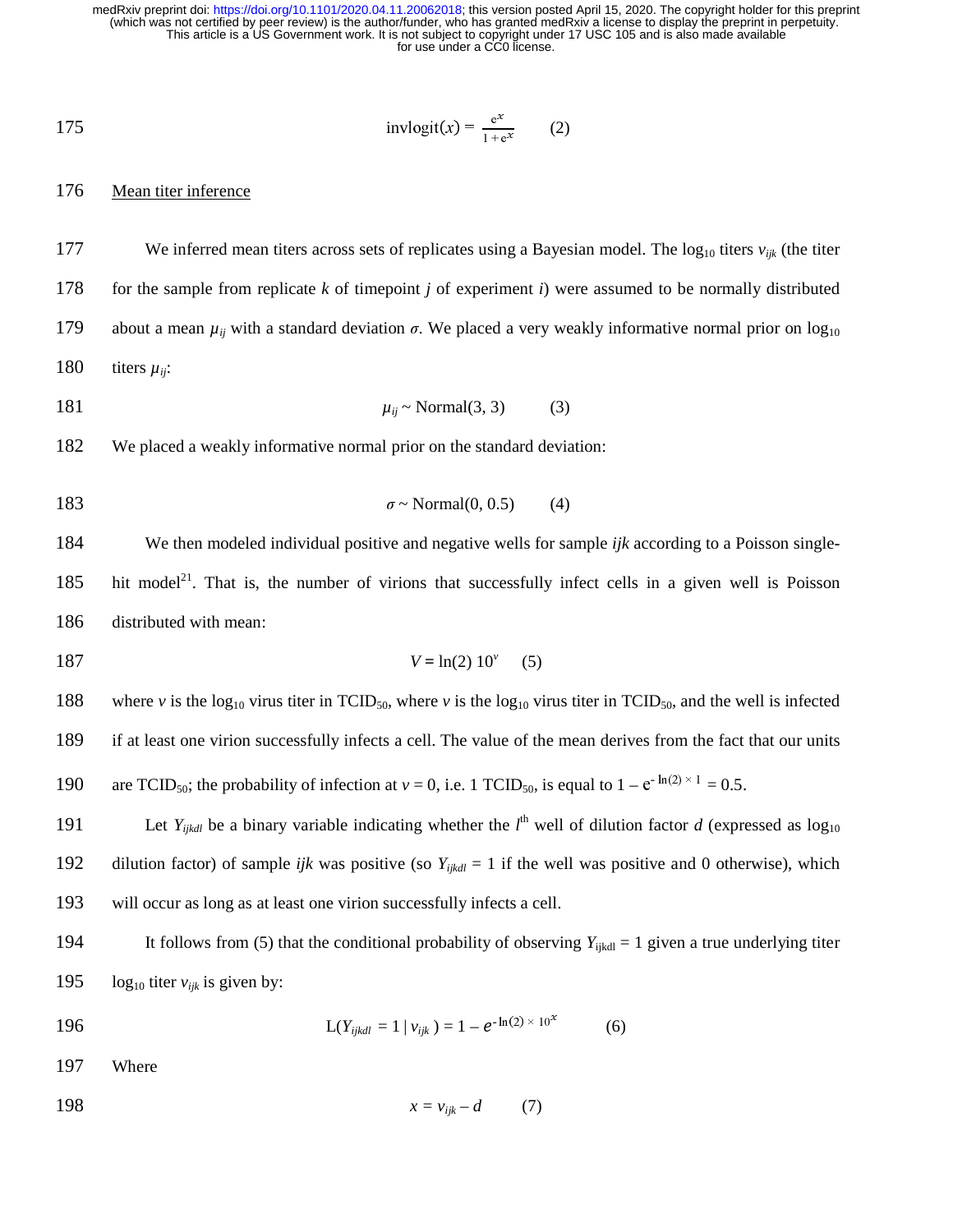199 is the expected concentration, measured in  $log_{10} TCD_{50}$ , in the dilute sample. This is simply the 200 probability that a Poisson random variable with mean  $(-\ln(2) \times 10^x)$  is greater than 0. Similarly, the 201 conditional probability of observing  $Y_{ijkl} = 0$  given a true underlying titer  $log_{10}$  titer  $v_{ijk}$  is given by:

202 
$$
L(Y_{ijkl} = 0 \mid v_{ijk}) = e^{-\ln(2) \times 10^{x}}
$$
 (8)

203 which is the probability that the Poisson random variable is 0.

204 This gives us our likelihood function, assuming independence of outcomes across wells.

# 205 Virus inactivation regression

206 The durations of detectability depend on the decontamination treatment but also initial inoculum and 207 sampling method, as expected. We therefore estimated the decay rates of viable virus titers using a 208 Bayesian regression analogous to that used in van Doremalen et al.,  $2020<sup>3</sup>$ . This modeling approach 209 allowed us to account for differences in initial inoculum levels across replicates as well as other sources 210 of experimental noise. The model yields estimates of posterior distributions of viral decay rates and half-211 lives in the various experimental conditions – that is, estimates of the range of plausible values for these 212 parameters given our data, with an estimate of the overall uncertainty<sup>22</sup>.

213 Our data consist of 10 experimental conditions: 2 materials (N95 masks and stainless steel) by 5 214 treatments (no treatment, ethanol, heat, UV and VHP). Each has three replicates, and multiple time-points 15 for each replicate. We analyze the two materials separately. For each, we denote by  $Y_{ijkl}$  the positive or 216 negative status (see above) for well *l* which has dilution *d* for the titer *vijk* from experimental condition *i* 217 during replicate *j* at time-point *k*.

218 We model each replicate *j* for experimental condition *i* as starting with some true initial  $\log_{10}$  titer 219  $v_{ij}(0) = v_{ij0}$ . We assume that viruses in experimental condition *i* decay exponentially at a rate  $\lambda_i$  over time *t*. 220 It follows that:

$$
v_{ij}(t) = v_{ij0} - \lambda_i t \quad (9)
$$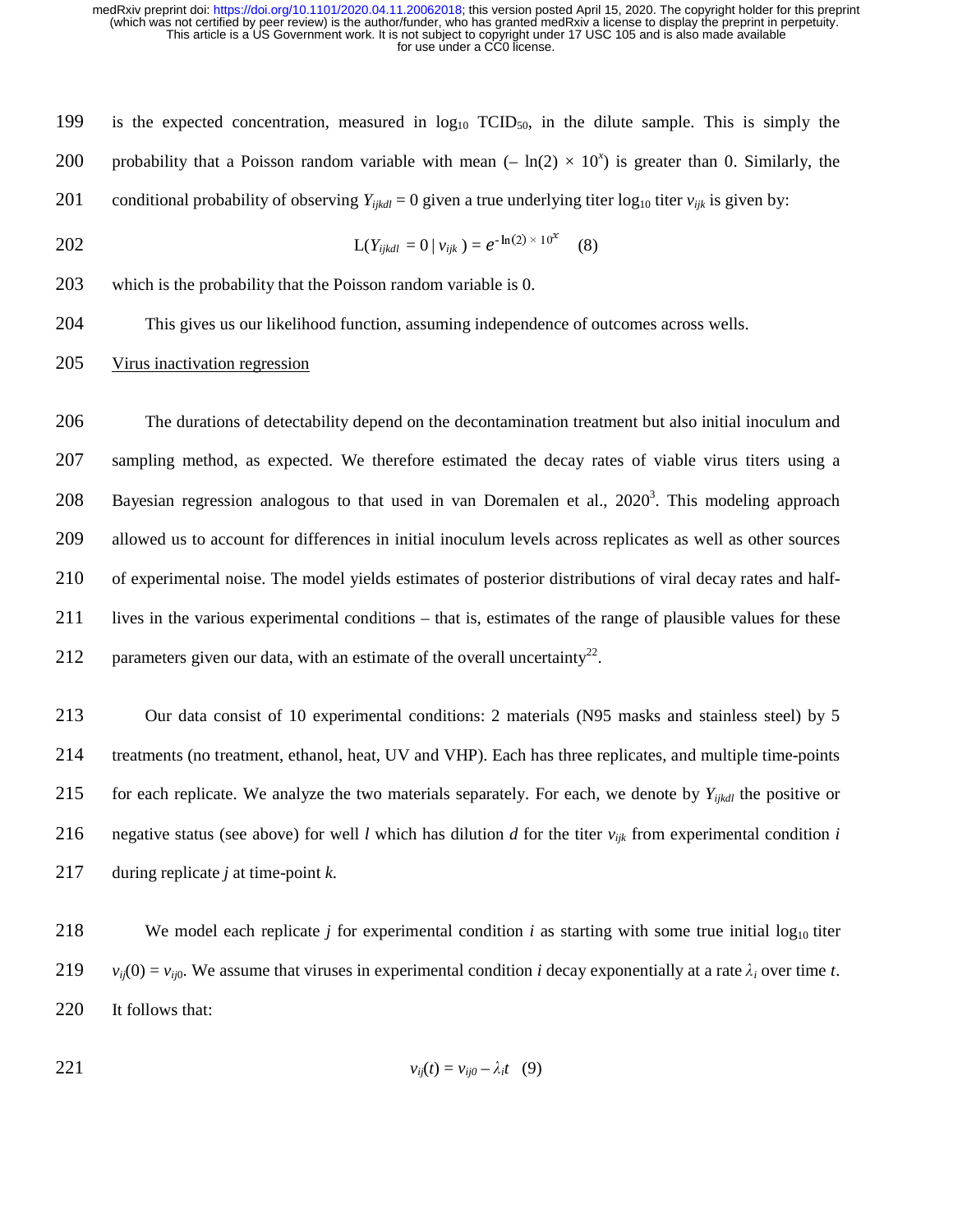222 We use the direct-from-well data likelihood function described above, except that now instead of 223 estimating titer distribution about a shared mean  $\mu_{ij}$  we estimate  $\lambda_i$  under the assumptions that our 224 observed well data  $Y_{ijkl}$  reflect the titers  $v_{ij}(t)$ .

225 *Regression prior distributions* 

226 We place a weakly informative Normal prior distribution on the initial log<sub>10</sub> titers  $v_{ij0}$  to rule out 227 implausibly large or small values (e.g. in this case undetectable  $log_{10}$  titers or  $log_{10}$  titers much higher than 228 the deposited concentration), while allowing the data to determine estimates within plausible ranges:

229  $v_{ii0} \sim \text{Normal}(4.5, 2)$  (10)

230 We placed a weakly informative Half-Normal prior on the exponential decay rates  $\lambda_i$ :

$$
\lambda_i \sim \text{Half-Normal}(0.5, 4) \tag{11}
$$

232 Our plated samples were of volume 0.1 mL, so inferred titers were incremented by 1 to convert to 233 units of  $log_{10} TCID_{50}/mL$ .

### 234 Mask integrity estimation

235 To quantify the decay of mask integrity after repeated decontamination, we used a logit-linear spline 236 Bayesian regression to estimate the rate of degradation of mask fit factors over time, accounting for the 237 fact that fit factors are interval-censored ratios. Fit factors are defined as the ratio of exterior 238 concentration to interior concentration of a test aerosol. They are reported to the nearest integer, up to a 239 maximum readout of 200, but arbitrarily large true fit factors are possible as the mask performance 240 approaches perfect filtration.

241 We had 6 replicate masks *j* for each of 5 treatments *i* (no decontamination, ethanol, heat, UV and 242 VHP). Each mask *j* was assessed for fit factor at 4 time-points *k*: before decontamination, and then after 1,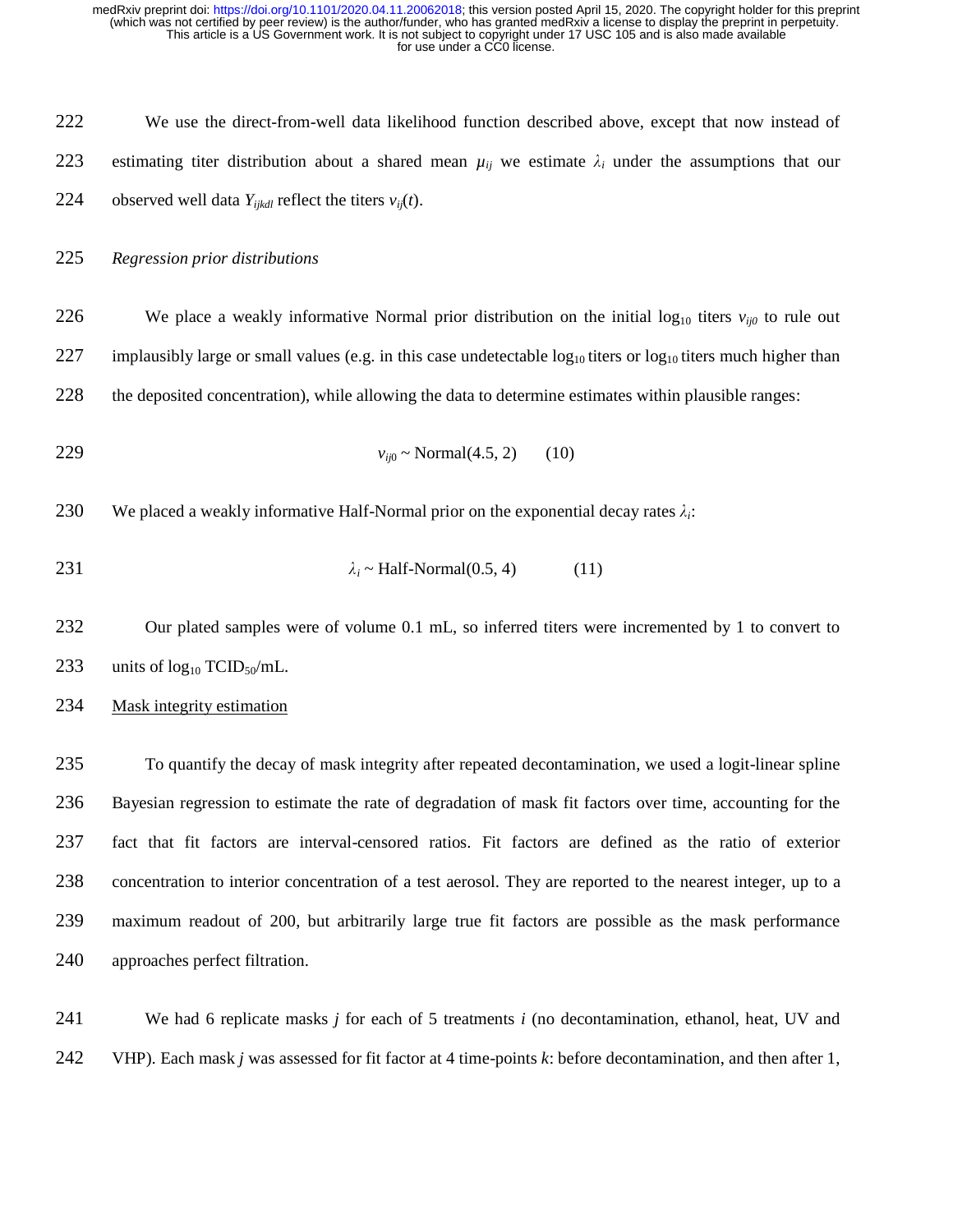- 243 2, and 3 decontamination cycles. We label the control treatment  $i = 0$ . So we denote by  $F_{ijk}$  the fit factor
- 244 for the *j*<sup>th</sup> mask from the *i*<sup>th</sup> treatment after *k* decontaminations (with  $k = 0$  for the initial value).
- 245 We first converted fit factors  $F_{ijk}$  to the equivalent observed filtration rate  $Y_{ijk}$  by:

$$
Y = 1 - 1/F \qquad (12)
$$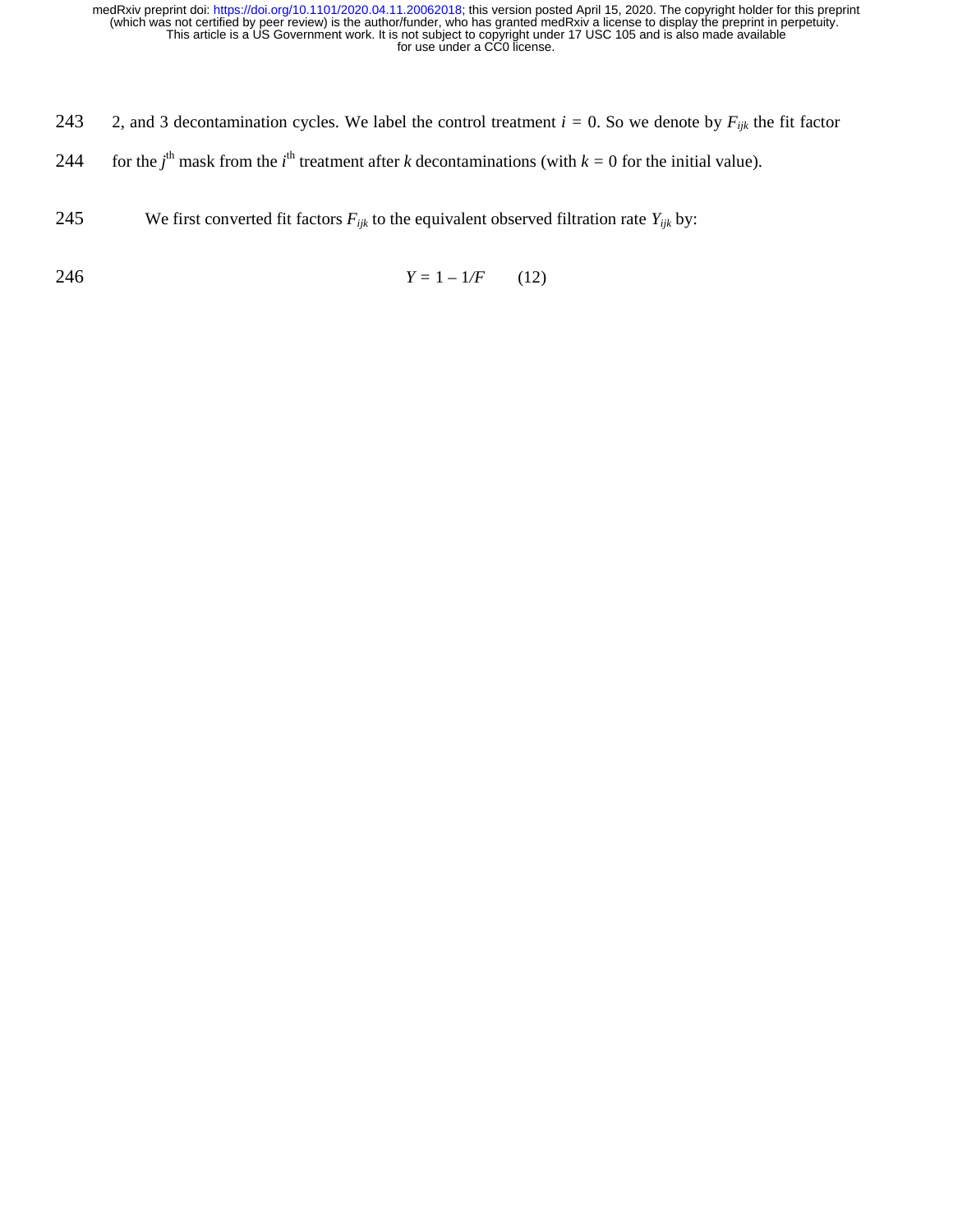#### 247 *Observation model and likelihood function*

248 We modeled the censored observation process as follows. logit(*Yijk*) values are observed with 249 Gaussian error about the true filtration logit( $p_{ijk}$ ), with an unknown standard deviation  $\sigma_o$ , and then 250 converted to fit factors, which are then censored:  $251$  logit( $Y_{ijk}$ ) ~ Normal(logit( $p_{ijk}$ ),  $\sigma_o$ ) (13) 252 Because our reported fit factors are known to be within integer values and right-censored at 200, for 253  $F_{ijk} \geq 200$  we have a conditional probability of observing the data given the parameters of 254  $L(F_{ijk} | p_{ijk}, \sigma_o) = \text{NormalCCDF}(\text{logit}(1 - 1/200) | \text{logit}(p_{ijk}) \sigma_o)$  (14) 255 That is, we calculate the probability of observing a value of *F* greater than or equal to 200 (equivalent a 256 value of *Y* greater than or equal to  $1 - 1/200$ , given our parameters. For  $1.5 \le F_{ijk} < 200$ , we first calculate the upper and lower bounds of our observation  $Y^+_{ijk} = 1 - 1$  / 258 *(F<sub>ijk</sub>* – 0.5) and  $Y_{ijk} = 1 - 1 / (F_{ijk} - 0.5)$ . Then: 259  $L(F_{ijk} | p_{ijk}, \sigma_o) = \text{NormalCDF}(\text{logit}(Y^+_{ijk}) | \text{logit}(p_{ijk}) \sigma_o) -$ 260  $\text{NormalCDF}(\text{logit}(Y_{ijk}) | \text{logit}(p_{ijk}) \sigma_o)$  (15) 261 That is, we calculate the probability of observing a value between  $Y^{\dagger}_{ijk}$  and  $Y_{ijk}$ , given our parameters. 262 *Decay model*  263 We assumed that each mask had some true initial filtration rate  $p_{ij0}$ . We assumed that these were 264 logit-normally distributed about some unknown mean mask initial filtration rate *pavg* with a standard 265 deviation  $\sigma_p$ , that is:  $266$  logit( $p_{ij0}$ ) ~ Normal (logit( $p_{avg}$ ),  $\sigma_p$ ) (16)

267 We then assumed that the logit of the filtration rate, logit(*pijk*), decreased after each decontamination 268 by a quantity  $d_{0k} + d_{ik}$ , where  $d_{0k}$  is natural degradation during the  $k^{\text{th}}$  trial in the absence of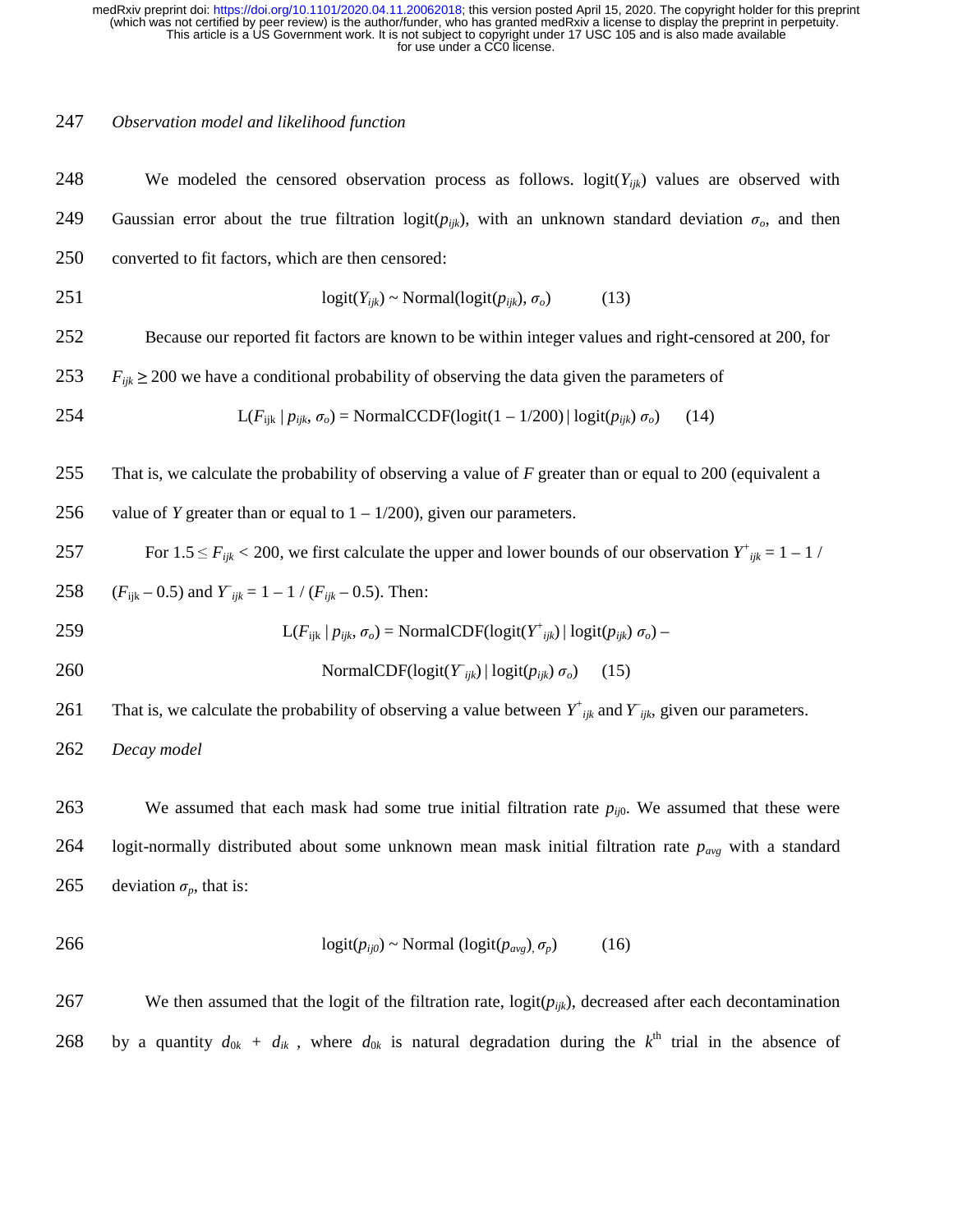269 decontamination (i.e. the degradation rate in the control treatment,  $i = 0$ ), and  $d_{ik}$  is the additional 270 degrading effect of the  $k^{\text{th}}$  decontamination treatment of type  $i > 0$ ). So for  $k = 1, 2, 3$  and  $i > 0$ : 271 logit( $p_{ijk}$ ) =  $\text{logit}(p_{ijk(k-1)}) - (d_{0k} + d_{ik}) + \varepsilon_{ijk}$  (17) 272 where  $\varepsilon_{ijk}$  is a normally-distributed error term with an inferred standard deviation  $\sigma_{\varepsilon}$ : 273  $\varepsilon_{ijk} \sim \text{Normal}(0, \sigma_{\epsilon})$  (18) 274 And for the control  $i = 0$ : 275  $\logit(p_{0jk}) = \logit(p_{0j(k-1)}) - d_{0k} + \varepsilon_{0jk}$  (19) 276 *Model prior distributions*  277 We placed a weakly informative Half-Normal prior on the control degradation rate  $d_0$ : 278  $d_0 \sim \text{Half-Normal}(0, 0.5)$  (20) We placed a weakly informative Half-Normal prior on the non-control degradation rates  $d_i$ ,  $i > 0$ : 280 *d<sub>i</sub>* ~ Half-Normal(0.25, 0.5) (21) 281 reflecting the conservative assumption that decontamination should degrade the mask at least somewhat. 282 We placed a Truncated Normal prior on the mean initial filtration  $p_{avg}$ : 283 *pavg* ~ TruncNormal(0.995, 0.02) (22) 284 The mode of 0.995 corresponds to the maximum measurable fit factor of 200. The standard deviation of 285 0.02 leaves it plausible that some masks could start near or below the minimum acceptable threshold fit 286 factor of 100, which corresponds to a *p* of 0.99.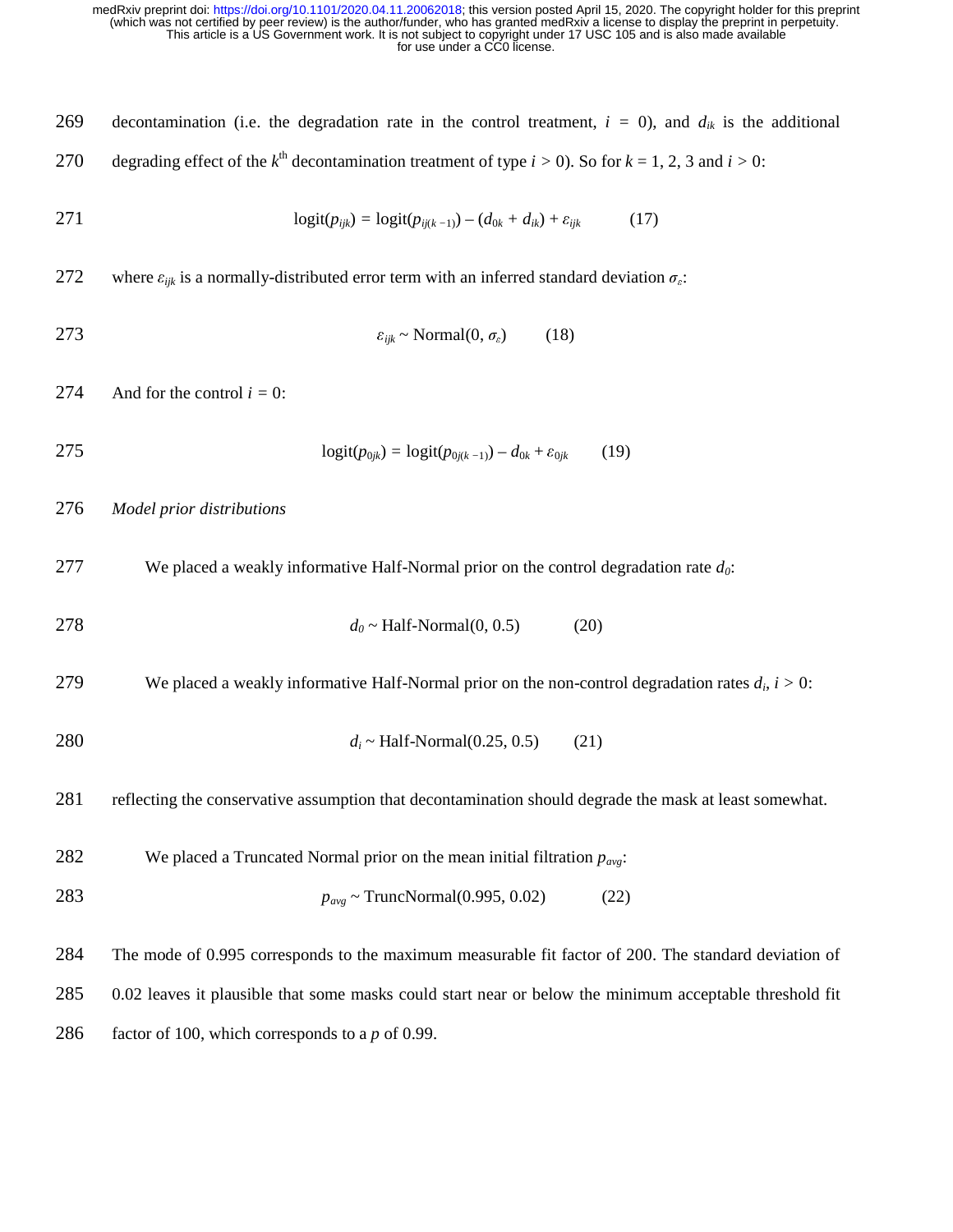287 We placed weakly informative Half-Normal priors on the logit-space standard deviations  $\sigma_p$ ,  $\sigma_s$ , and 288  $\sigma_o$ .  $\sigma_p$  reflects variation in individual masks' initial filtration about  $p_{avg}$ .  $\sigma_g$  reflects variation in mask's true 289 degree of degradation between decontaminations about the expected decay, and σ*<sup>o</sup>* reflects noise in the 290 observation process.

291 
$$
\sigma_p
$$
,  $\sigma_e$ ,  $\sigma_o \sim \text{Half-Normal}(0, 0.5)$  (23)

292 We chose a standard deviation of 0.5 for the priors because a standard deviation of 1.5 (i.e.  $3\sigma$  in the 293 prior) in logit space corresponds to probability values being uniformly distributed between 0 and 1; we 294 therefore wish to tell our model not to use larger standard deviations, as these squash all  $p_{ijk}$  to one of two 295 modes, one at 0 and one at  $1^{23}$ .

# 296 Markov Chain Monte Carlo Methods

297 For all Bayesian models, we drew posterior samples using Stan (Stan Core Team 2018), which 298 implements a No-U-Turn Sampler (a form of Markov Chain Monte Carlo), via its R interface RStan. We 299 ran four replicate chains from random initial conditions for 2000 iterations, with the first 1000 iterations 300 as a warmup/adaptation period. We saved the final 1000 iterations from each chain, giving us a total of 301 4000 posterior samples. We assessed convergence by inspecting trace plots and examining  $R\Box$  and 302 effective sample size (*neff*) statistics.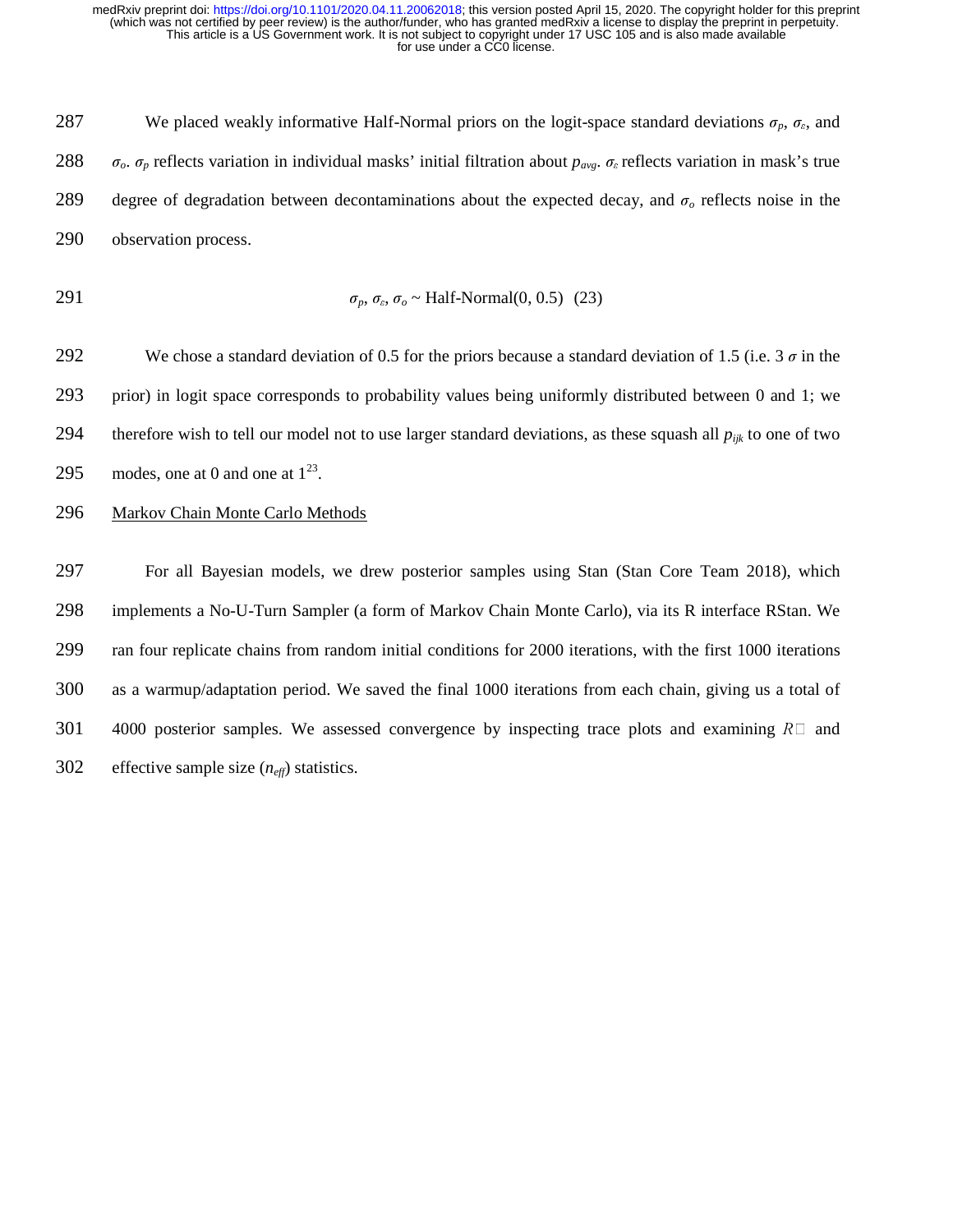- 303 304 305
- 306

# 307 **Supplemental table**

308 Table S1. Effect of decontamination method on SARS-CoV-2 viability and N95 mask integrity.

|                  |                 | half-life (min) |       |       | time to one thousandth (min) |            |            | time to one millionth (min) |            |            |
|------------------|-----------------|-----------------|-------|-------|------------------------------|------------|------------|-----------------------------|------------|------------|
| <b>Treatment</b> | <b>Material</b> | median          | 2.5%  | 97.5% | median                       | 2.5%       | 97.5%      | median                      | 2.5%       | 97.5%      |
| Control          | N95 mask        | 78              | 65.3  | 89.7  | 777                          | 650        | 894        | $1.55e+03$                  | $1.3e+03$  | $1.79e+03$ |
|                  | Steel           | 286             | 243   | 324   | $2.85e+03$                   | $2.42e+03$ | $3.23e+03$ | $5.7e + 03$                 | $4.84e+03$ | $6.45e+03$ |
| <b>Ethanol</b>   | N95 mask        | 0.639           | 0.55  | 0.721 | 6.37                         | 5.49       | 7.19       | 12.7                        | 11         | 14.4       |
|                  | Steel           | 1.06            | 0.888 | 1.23  | 10.6                         | 8.85       | 12.2       | 21.2                        | 17.7       | 24.5       |
| <b>Heat</b>      | N95 mask        | 4.64            | 3.87  | 5.41  | 46.3                         | 38.5       | 53.9       | 92.6                        | 77         | 108        |
|                  | Steel           | 8.83            | 7.49  | 10.1  | 88                           | 74.7       | 101        | 176                         | 149        | 201        |
| UV               | N95 mask        | 6.26            | 5.31  | 7.15  | 62.4                         | 52.9       | 71.2       | 125                         | 106        | 142        |
|                  | Steel           | 0.733           | 0.649 | 0.802 | 7.31                         | 6.47       | 7.99       | 14.6                        | 12.9       | 16         |
| <b>VHP</b>       | N95 mask        | 0.78            | 0.685 | 0.858 | 7.78                         | 6.82       | 8.55       | 15.6                        | 13.6       | 17.1       |
|                  | Steel           | 0.765           | 0.669 | 0.843 | 7.63                         | 6.67       | 8.4        | 15.3                        | 13.3       | 16.8       |

309

# 310 **Code and data availability**

311 Code and data to reproduce the Bayesian estimation results and produce corresponding figures are

312 archived online at OSF: and available on Github:

# 313 **Acknowledgements**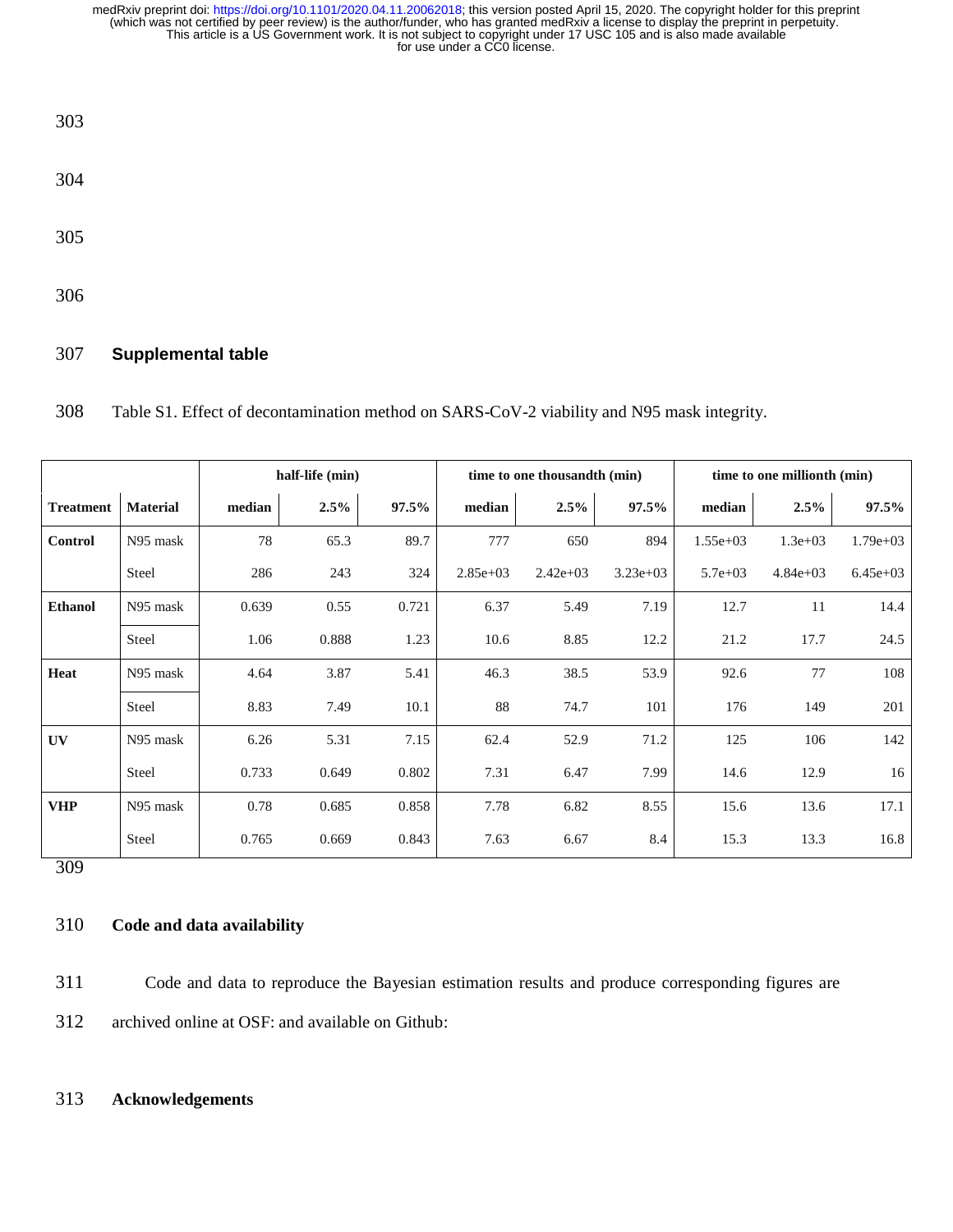314 We would like to thank Madison Hebner, Julia Port, Kimberly Meade-White, Irene Offei Owusu, 315 Victoria Avanzato and Lizzette Perez-Perez for excellent technical assistance. This research was 316 supported by the Intramural Research Program of the National Institute of Allergy and Infectious 317 Diseases (NIAID), National Institutes of Health (NIH). JOL-S and AG were supported by the Defense 318 Advanced Research Projects Agency DARPA PREEMPT # D18AC00031 and the UCLA AIDS Institute 319 and Charity Treks, and JOL-S was supported by the U.S. National Science Foundation (DEB-1557022), 320 the Strategic Environmental Research and Development Program (SERDP,  $RC\square$ 2635) of the U.S. 321 Department of Defense. Names of specific vendors, manufacturers, or products are included for public 322 health and informational purposes; inclusion does not imply endorsement of the vendors, manufacturers,

- 323 or products by the US Department of Health and Human Services.
- 324

## 325 **Supplemental references**

- 326 1. Ranney ML, Griffeth V, Jha AK. Critical Supply Shortages The Need for Ventilators and 327 Personal Protective Equipment during the Covid-19 Pandemic. N Engl J Med 2020. 327 Personal Protective Equipment during the Covid-19 Pandemic. N Engl J Med 2020.<br>328 2. Chang SWX, Tan YK, Chia PY, et al. Air, Surface Environmental, and Persona
- 328 2. Ong SWX, Tan YK, Chia PY, et al. Air, Surface Environmental, and Personal Protective<br>329 Equipment Contamination by Severe Acute Respiratory Syndrome Coronavirus 2 (SARS-CoV-2)
- 329 Equipment Contamination by Severe Acute Respiratory Syndrome Coronavirus 2 (SARS-CoV-2) From a 330 Symptomatic Patient. JAMA 2020.
- 331 3. van Doremalen N, Bushmaker T, Morris DH, et al. Aerosol and Surface Stability of SARS-CoV-2<br>332 as Compared with SARS-CoV-1. N Engl J Med 2020. 332 as Compared with SARS-CoV-1. N Engl J Med 2020.
- 4. Decontamination and Reuse of Filtering Facepiece Respirators
- 334 . 2020. (Accessed 4/5/2020, 2020, at https://www.cdc.gov/coronavirus/2019-ncov/hcp/ppe-<br>335 strategy/decontamination-reuse-respirators.html.)
- 335 strategy/decontamination-reuse-respirators.html.)<br>336 5. Final Report for the Bioquell Hydrogen Pe 336 5. Final Report for the Bioquell Hydrogen Peroxide Vapor (HPV) Decontamination for Reuse of N95<br>337 Respirators. 2016. at https://www.fda.gov/media/136386/download.) 337 Respirators. 2016. at https://www.fda.gov/media/136386/download.)<br>338 6. Fisher EM, Shaffer RE. A method to determine the available
- 338 6. Fisher EM, Shaffer RE. A method to determine the available UV-C dose for the decontamination<br>339 of filtering facepiece respirators. J Appl Microbiol 2011;110:287-95. 339 of filtering facepiece respirators. J Appl Microbiol 2011;110:287-95.<br>340 7. Heimbuch BK, Kinney K, Lumley AE, Harnish DA, Bergmar
- 340 7. Heimbuch BK, Kinney K, Lumley AE, Harnish DA, Bergman M, Wander JD. Cleaning of filtering<br>341 facepiece respirators contaminated with mucin and Staphylococcus aureus. Am J Infect Control 341 facepiece respirators contaminated with mucin and Staphylococcus aureus. Am J Infect Control 342 2014;42:265-70.
- 343 8. Heimbuch BK, Wallace WH, Kinney K, et al. A pandemic influenza preparedness study: use of 344 energetic methods to decontaminate filtering facepiece respirators contaminated with H1N1 aerosols are 344 energetic methods to decontaminate filtering facepiece respirators contaminated with H1N1 aerosols and 345<br>345 droplets. Am J Infect Control 2011;39:e1-9. 345 droplets. Am J Infect Control 2011;39:e1-9.
- 346 9. Lin TH, Tang FC, Hung PC, Hua ZC, Lai CY. Relative survival of Bacillus subtilis spores loaded<br>347 on filtering facepiece respirators after five decontamination methods. Indoor Air 2018. 347 on filtering facepiece respirators after five decontamination methods. Indoor Air 2018.<br>348 10. Mills D, Harnish DA, Lawrence C, Sandoval-Powers M, Heimbuch BK. Ultravio
- 348 10. Mills D, Harnish DA, Lawrence C, Sandoval-Powers M, Heimbuch BK. Ultraviolet germicidal
- irradiation of influenza-contaminated N95 filtering facepiece respirators. Am J Infect Control 2018;46:e49-350 e55.